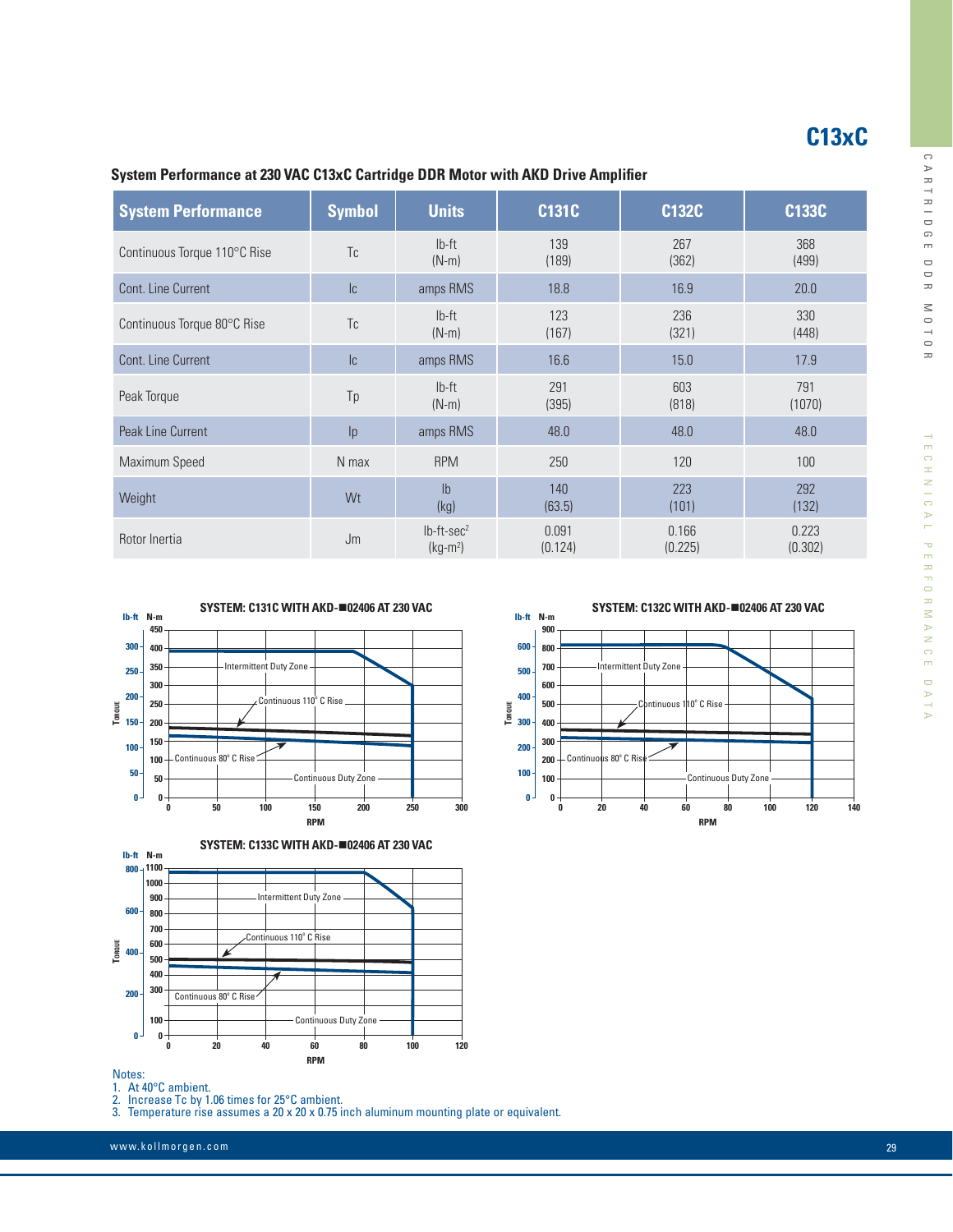# Technical Performance Data

## **CH13xC**

 $\bigcap$ 

A R T R I D

 G $\blacksquare$  $\Box$  D  $\leq$  $\supseteq$  O**R** 

### **System Performance at 400 /480 VAC CH13xC Cartridge DDR Motor with AKD Drive Amplifier**

| <b>System Performance</b>                    | <b>Symbol</b> | <b>Units</b>                           | <b>CH131C</b>    | <b>CH132C</b>    | <b>CH133C</b>    |
|----------------------------------------------|---------------|----------------------------------------|------------------|------------------|------------------|
| Continuous Torque 110°C Rise                 | Tc            | $Ib-ft$<br>$(N-m)$                     | 139<br>(189)     | 267<br>(362)     | 368<br>(499)     |
| Cont. Line Current                           | c             | amps RMS                               | 18.8             | 16.9             | 20.0             |
| Continuous Torque 80°C Rise                  | Tc            | $Ib-ft$<br>$(N-m)$                     | 123<br>(167)     | 236<br>(321)     | 330<br>(448)     |
| Cont. Line Current                           | c             | amps RMS                               | 16.6             | 15.0             | 17.9             |
| Peak Torque                                  | Tp            | $Ib-ft$<br>$(N-m)$                     | 291<br>(395)     | 603<br>(818)     | 791<br>(1070)    |
| Peak Line Current                            | p             | amps RMS                               | 48.0             | 48.0             | 48.0             |
| Maximum Speed (400V)<br>Maximum Speed (480V) | N max         | <b>RPM</b>                             | 500<br>600       | 250<br>300       | 200<br>250       |
| Weight                                       | Wt            | I <sub>b</sub><br>(kg)                 | 140<br>(63.5)    | 223<br>(101)     | 292<br>(132)     |
| Rotor Inertia                                | Jm            | $lb$ -ft-sec <sup>2</sup><br>$(kg-m2)$ | 0.091<br>(0.124) | 0.166<br>(0.225) | 0.223<br>(0.302) |





Notes:

1. At 40°C ambient.<br>2. Increase Tc by 1.

2. Increase Tc by 1.06 times for  $25^{\circ}$ C ambient.<br>3. Temperature rise assumes a  $20 \times 20 \times 0.75$  i Temperature rise assumes a 20 x 20 x 0.75 inch aluminum mounting plate or equivalent.

**SYSTEM: CH132C WITH AKD-**n**02407 AT 400/480 VAC**



TECHNIC

ECHNICAL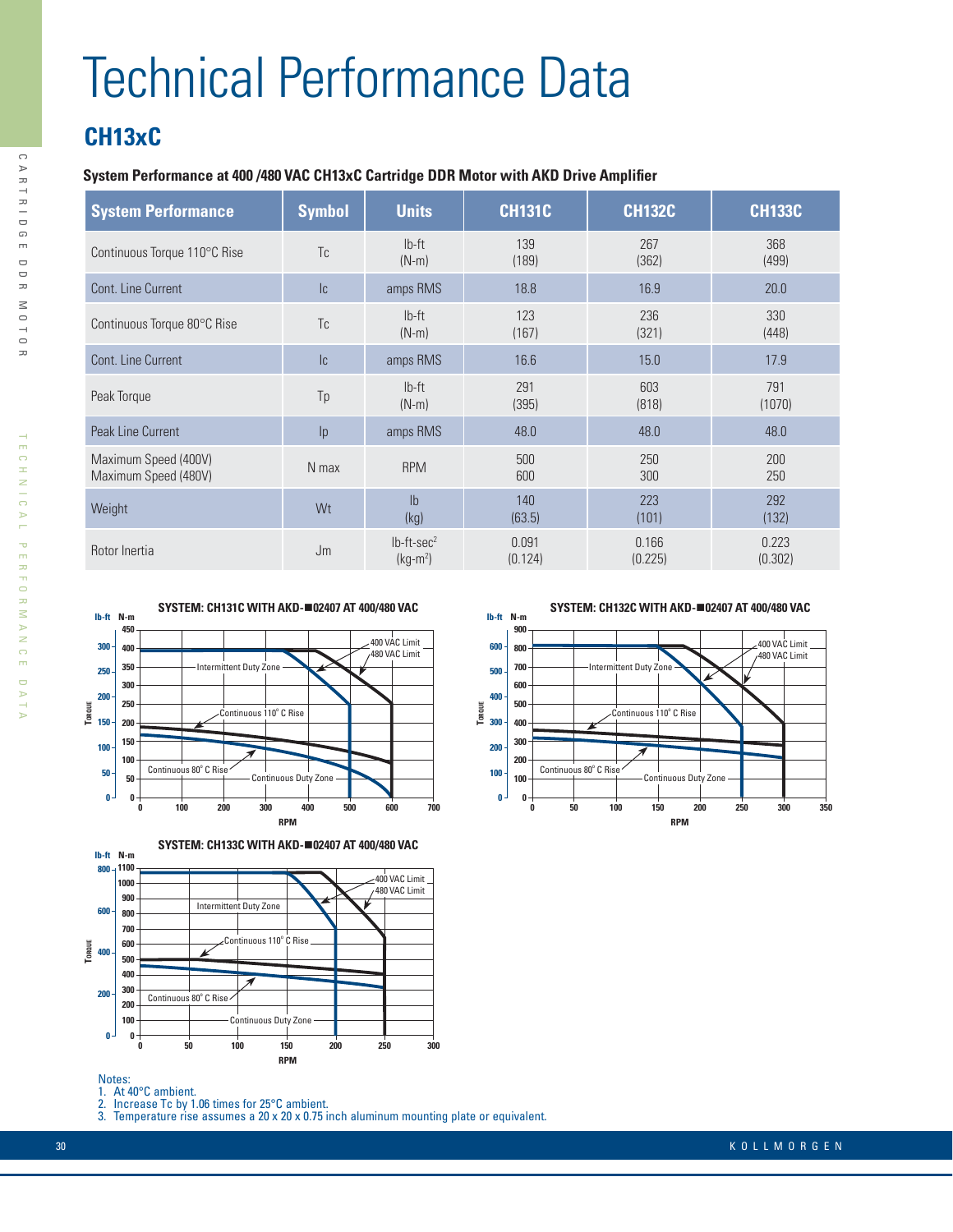## **C13xB**

| <b>System Performance</b>    | <b>Symbol</b> | <b>Units</b>                  | <b>C131B</b>     | <b>C132B</b>     | <b>C133B</b>     |
|------------------------------|---------------|-------------------------------|------------------|------------------|------------------|
| Continuous Torque 110°C Rise | Tc            | $Ib-ft$<br>$(N-m)$            | 140<br>(190)     | 266<br>(361)     | 376<br>(510)     |
| Cont. Line Current           | c             | amps RMS                      | 29.2             | 29.6             | 32.7             |
| Continuous Torque 80°C Rise  | Tc            | $Ib-ft$<br>$(N-m)$            | 124<br>(168)     | 236<br>(320)     | 333<br>(451)     |
| Cont. Line Current           | c             | amps RMS                      | 25.9             | 26.3             | 29.0             |
| Peak Torque                  | Tp            | $Ib-ft$<br>$(N-m)$            | 292<br>(396)     | 560<br>(759)     | 749<br>(1016)    |
| <b>Peak Line Current</b>     | p             | amps RMS                      | 80.0             | 80.0             | 96.0             |
| Maximum Speed                | N max         | <b>RPM</b>                    | 450              | 225              | 175              |
| Weight                       | Wt            | I <sub>b</sub><br>(kg)        | 140<br>(63.5)    | 223<br>(101)     | 292<br>(132)     |
| Rotor Inertia                | Jm            | $lb$ -ft-sec $2$<br>$(kg-m2)$ | 0.091<br>(0.124) | 0.166<br>(0.225) | 0.223<br>(0.302) |

### **System Performance at 230 VAC C13xB Cartridge DDR Motor (High-Speed Winding) with S700 Drive Amplifier**





# Notes:<br>1. At 4<br>2. Inc

At 40°C ambient.

2. Increase Tc by 1.06 times for 25°C ambient.<br>3. Temperature rise assumes a 20 x 20 x 0.75 in

Temperature rise assumes a 20 x 20 x 0.75 inch aluminum mounting plate or equivalent.

www.kollmorgen.com 31

**SYSTEM: C132B WITH S748 AT 230 VAC**



**R** 

 $\mathbin{\cap}$